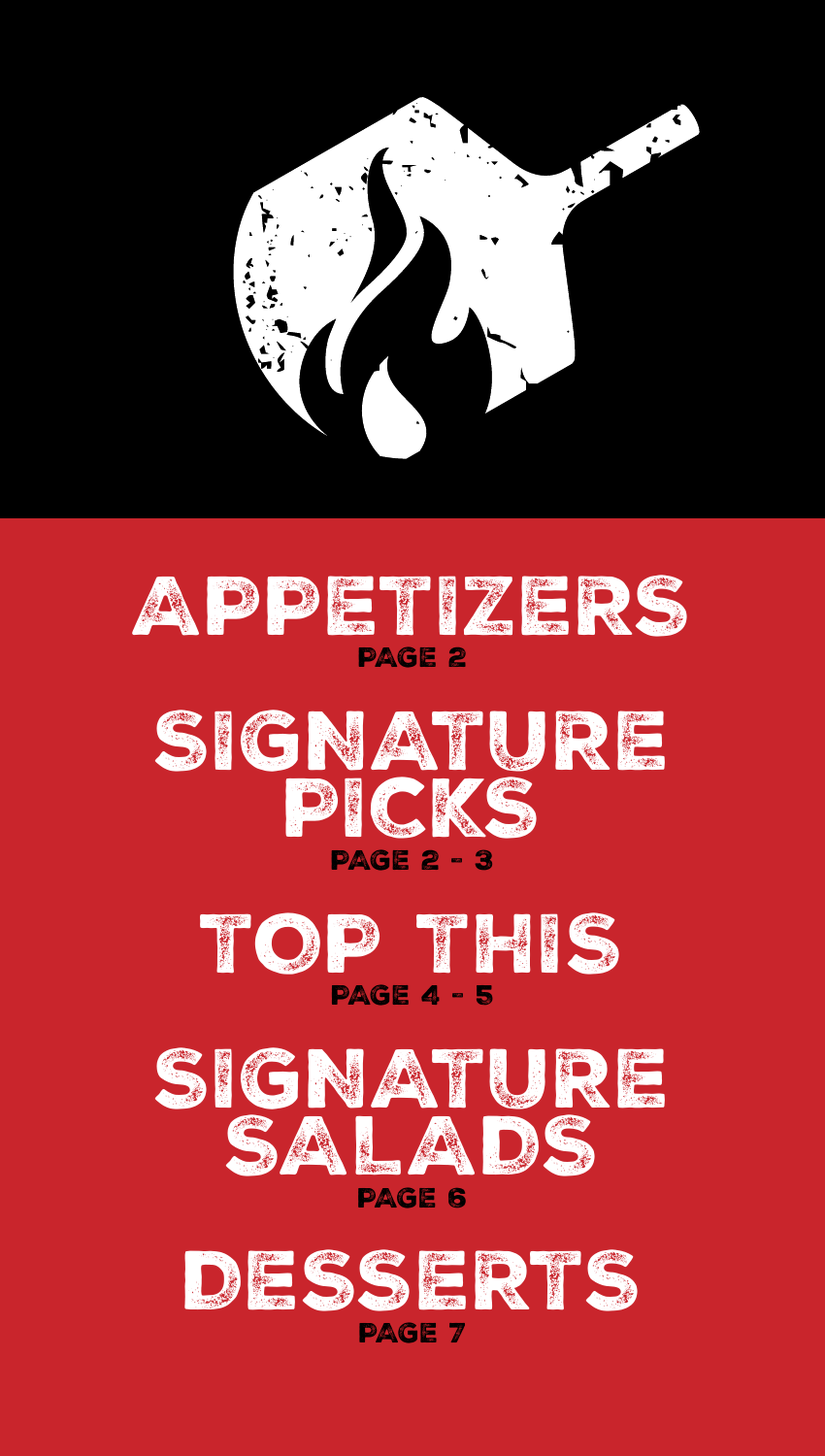# APPETIZERS

### CHEESY GARLIC **BREADSTICKS**

Roasted Garlic Butter, Mozzarella/Provolone - 6.00 (Full portion of Mozzarella/Provolone +2.50)

### STROMBOLI

Pepperoni, Mozzarella/Provolone 7.50 Spinach, Artichoke Hearts, Mozzarella/Provolone 7.50 \*No Substitutions or Additions

## SIGNATURE PICKS CRAFTED AS A CALZONE OR PIZZA

### THE ULTIMATE MEAT TREAT

House Red Sauce, Spicy Italian Sausage, Pepperoni, Romano Meatballs, Mozzarella/Provolone Cheeses, Shaved Parmesan, Hand-Picked Oregano - 11.50

### THE HUNGRY ROMAN

Pesto Oil, Roma Tomatoes, Fresh Mozzarella, Fresh Cracked Pepper, Coarse Salt, Fresh Basil, Hand-Picked Oregano, Shaved Parmesan - 12.50

### THE SALMONATOR

Roasted Garlic Parmesan Sauce, \*Blackfish Smoked Salmon, Mozzarella/Provolone Cheeses, Sweet and Spicy Mama Lil's Peppers, Pesto, Arugula, Hand-Picked Oregano, Shaved Parmesan - 13.50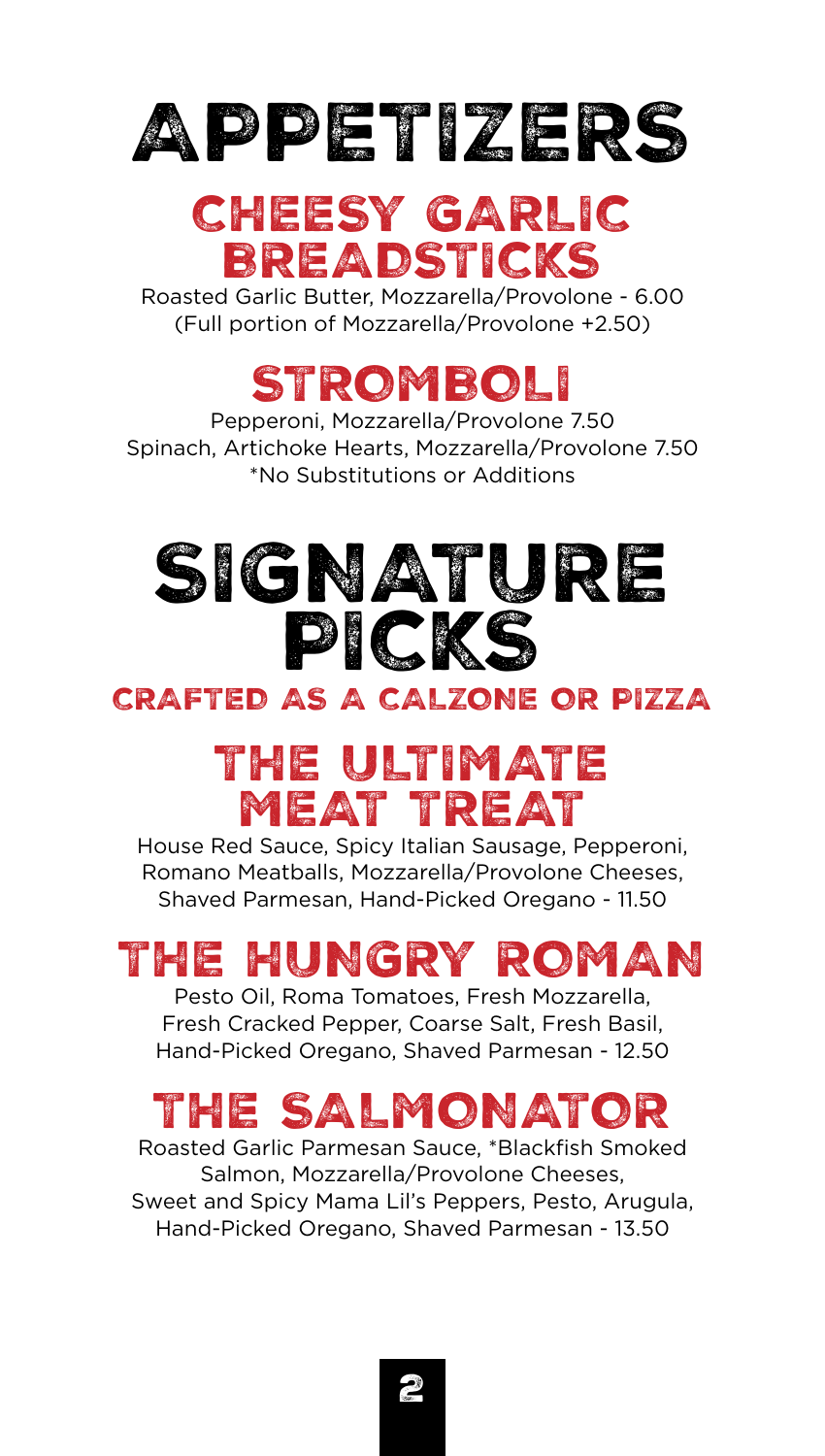### THE SPICY ITALIAN STALLION

Spicy Marinara, Spicy Italian Sausage, Mozzarella/ Provolone Cheeses, Sweet and Spicy Mama Lil's Peppers, Fresh Basil, Hand-Picked Oregano, Shaved Parmesan - 11.50

### ORTOLANA

House Red Sauce, Pesto, Spinach, Feta, Onions, Roma Tomatoes, Sundried Tomatoes, Yellow Peppers, Mushrooms, Olives, Mozzarella/Provolone Cheeses, Fresh Basil - 11.50

### FOUR ALARM FIREHOUSE

Roasted Garlic Parmesan Sauce, Smoked Bacon, Diced Chicken Breast, Spinach,Mozzarella/Provolone Cheeses, Sweet and Spicy Mama Lil's Peppers, Sweet Chili Sauce, Chili Flakes, Shaved Parmesan - 11.50

### BLAZING BBQ CHICKEN RANCH

Hennessy BBQ Sauce, BBQ Ranch Dressing, BBQ Chicken, Hot Italian Ham, Mozzarella/ Provolone Cheeses, Spinach, Onion, Roasted Garlic, Shaved Parmesan - 11.50

### CHEESEBURGER PIZZA

Thousand Island Dressing, Triple Cheese Blend, Bacon, Seasoned Ground Beef, Sesame Seeds on Crust, Onion, Roma Tomatoes, Romaine Lettuce, Dill Pickles - 11.50 (Extra Bacon +2.50) \*No Substitutions or Additions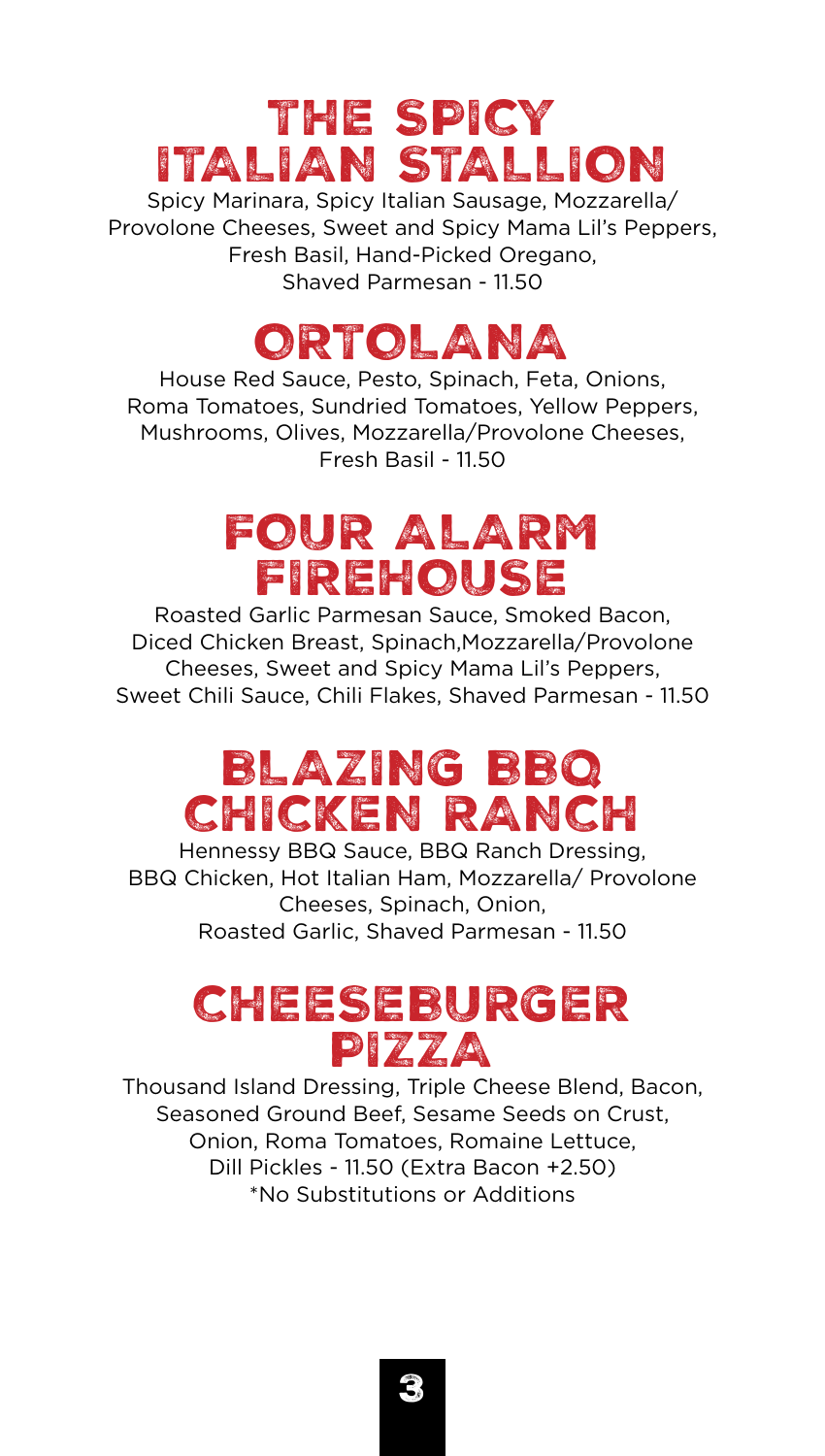

**CREATE YOUR OWN PIZZA WITH LIMITLESS** TOPPINGS, OR MAKE IT A CALZONE WITH UP TO 5 TOPPINGS **STARTING AT 11.50** 

#### STEP 1:

#### SELECT YOUR FLAVOR BASE

House Red Sauce Spicy Marinara Roasted Garlic Parmesan Sauce Pesto Oil Hennessy BBQ Sauce Garlic Butter Sriracha Ranch Sriracha Sweet Thai Chili Sauce Extra Virgin Olive Oil

#### STEP 2:

#### SELECT YOUR TOPPINGS



Blue Cheese Pepper Jack Shaved Parmesan Feta

### MEATS

Mozzarella/Provolone Applewood Smoked Ham Hot Italian Ham Romano Meatballs Diced Chicken Breast BBQ Chicken Pepperoni Spicy Italian Sausage Smoked Bacon Seasoned Ground Beef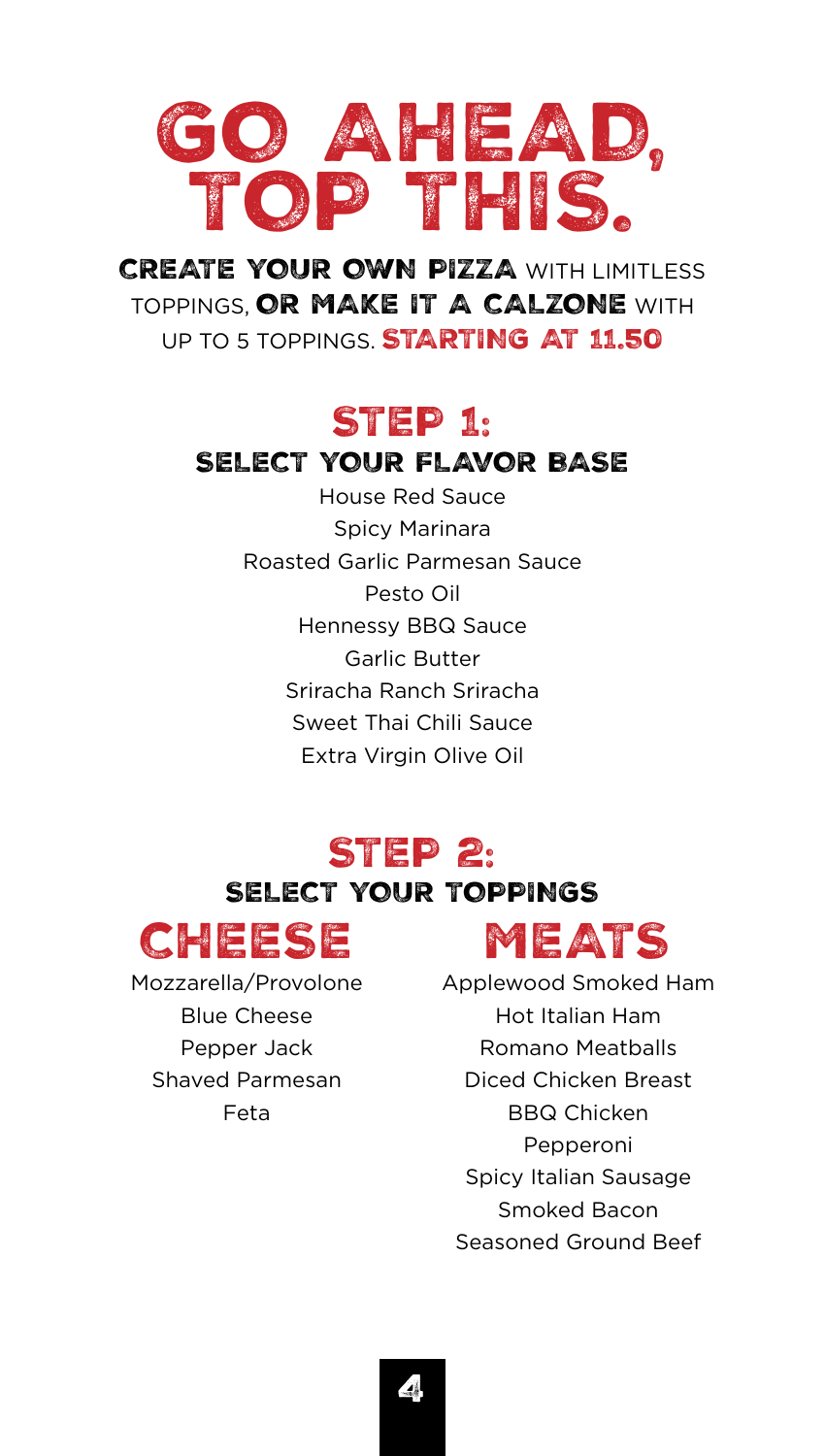

Shaved Red Onion Black Olives Crimini Mushrooms Pepperoncini Roma Tomatoes Roasted Sweet Potato Sliced Yellow Peppers Jalapeños Sweet and Spicy Mama Lil's Peppers Fresh Cut Pineapple Roasted Garlic

### FINISHING GARNISH

Shaved Parmesan Hand-Picked Oregano Chili Flakes Fresh Basil **Craisins** Fresh Cilantro Arugula Pine Nuts Candied Walnuts Sunflower Seeds **Croutons** 

### GREENS

Arugula Spinach Romaine Spring Mix

### DRESSINGS

BBQ Ranch Bleu Cheese Caesar Cilantro-Lime Honey-Balsamic Ranch Dressing Red Wine Vinaigrette 1,000 Island

#### PREMIUM TOPPINGS EXTRA COST

Shrimp +3.50 \*Blackfish Smoked Salmon +5.00 Anchovies +2.50 Sundried Tomatoes +2.50 Artichoke Hearts +2.50 Fresh Mozzarella +2.50 Three Cheese Blend +2.50

#### STEP 3: ENJOY YOUR MASTERPIECE!

ALL PIZZAS ARE COOKED WITH GARLIC BUTTER AND FINISHED WITH SHAVED PARMESAN AND FRESH HAND-PICKED OREGANO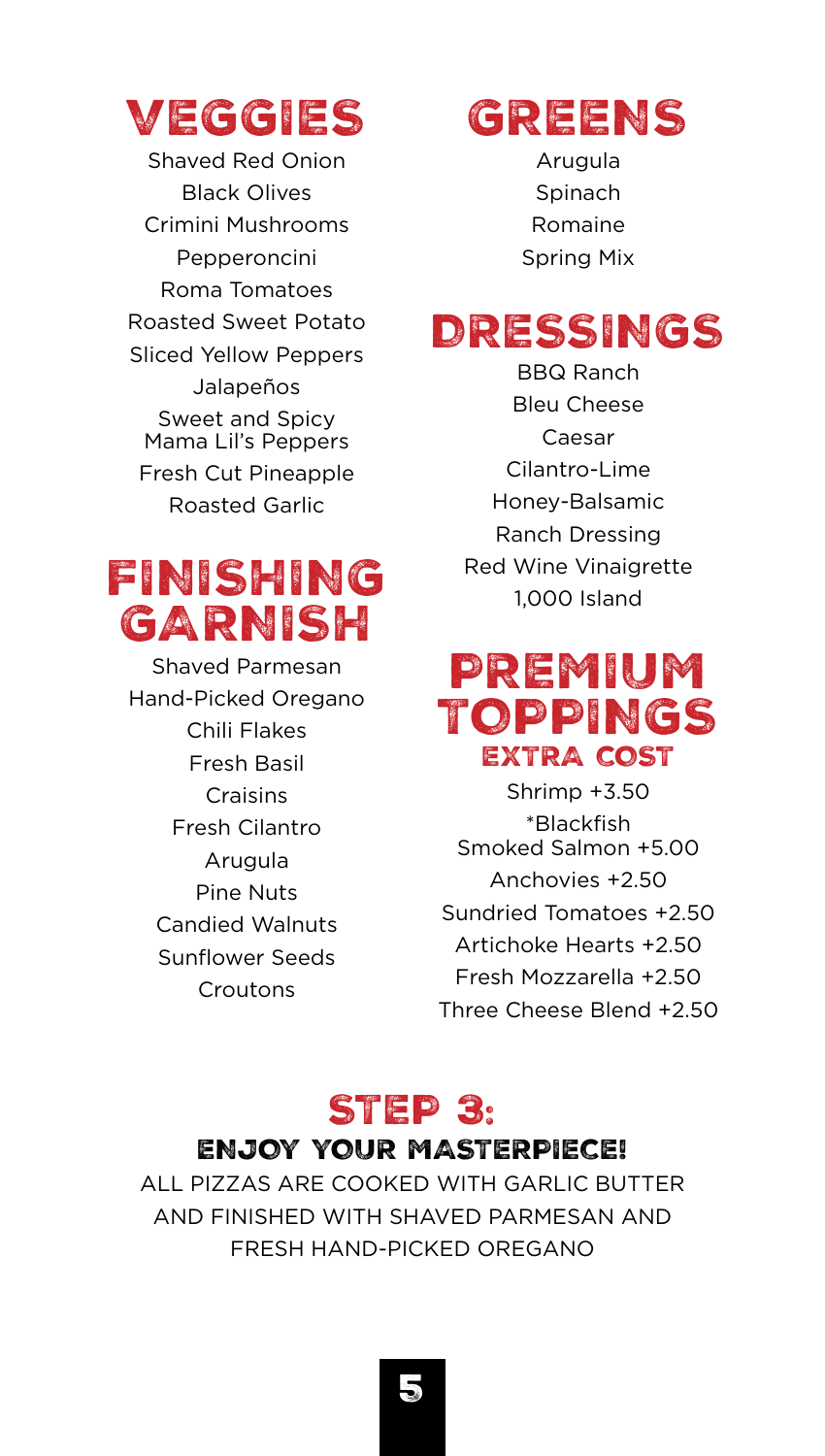

### BBQ CHICKEN RANCH

BBQ Chicken Breast, Romaine and Spinach, Blue Cheese Crumbles, Sweet and Spicy Mama Lil's Peppers, Roma Tomatoes, Shaved Red Onions, Signature Garlic Croutons, BBQ Ranch Dressing - 11.50

# CHICKEN OLÉ! SALAD

Grilled Chicken Breast, Romaine Lettuce and Spring Mix, Sliced Olives, Roma Tomatoes, Pepper Jack Cheese, Sliced Jalapeños, Cilantro, Crispy Corn Tortilla Chips, Sunflower Seeds, Cilantro Lime Dressing - 11.50

### TASTE ITALIA

Pepperoni, Hot Italian Ham, Romaine Lettuce and Arugula, Marinated Artichoke Hearts, Fresh Basil, Shaved Parmesan Cheese, Olives, Roma Tomatoes, Sweet and Spicy Mama Lil's Peppers, Fresh Mozzarella, Croutons, House Red Wine Vinaigrette - 11.50

### TASTE OF TULALIP SMOKED SALMON SALAD

\*Blackfish Smoked Salmon, Romaine and Arugula, Roasted Sweet Potatoes, Roma Tomatoes, Yellow Bell Peppers, Dried Cranberries, Walnuts, House Balsamic Honey Vinaigrette - 13.50

### TOP THIS SALA

Craft your own salad masterpiece from our extensive selection of items - 11.50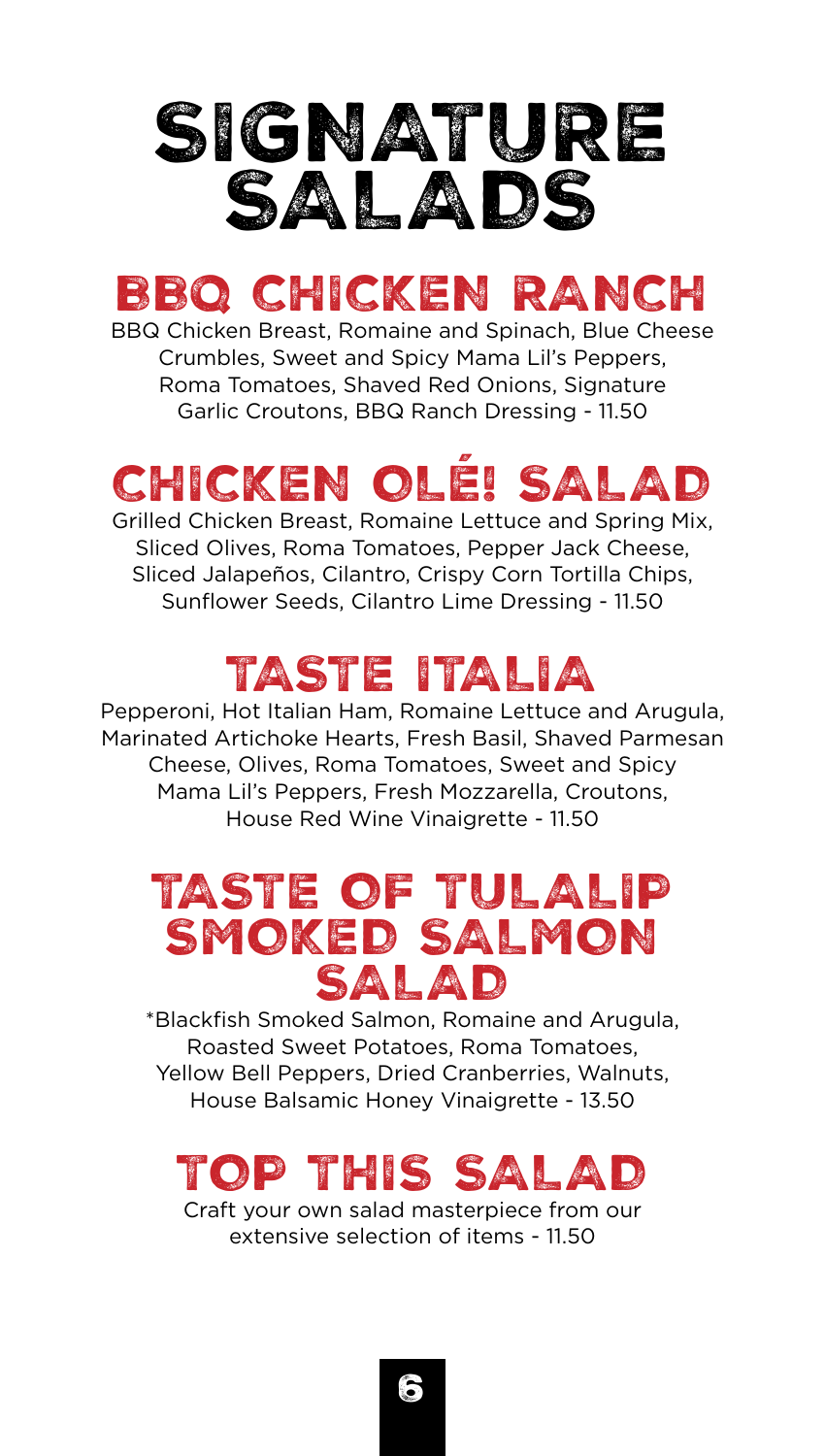

### THE ULTIMATE BP BROWNIE

Chocolate Brownie, Hazelnut Spread, Warmed To Order - 5.50



Butter-Cinnamon Streusel, Vanilla Glaze - 5.50



Salted Caramel, Mukilteo Mud, Vanilla Bean or Mountain Blackberry - 4.00